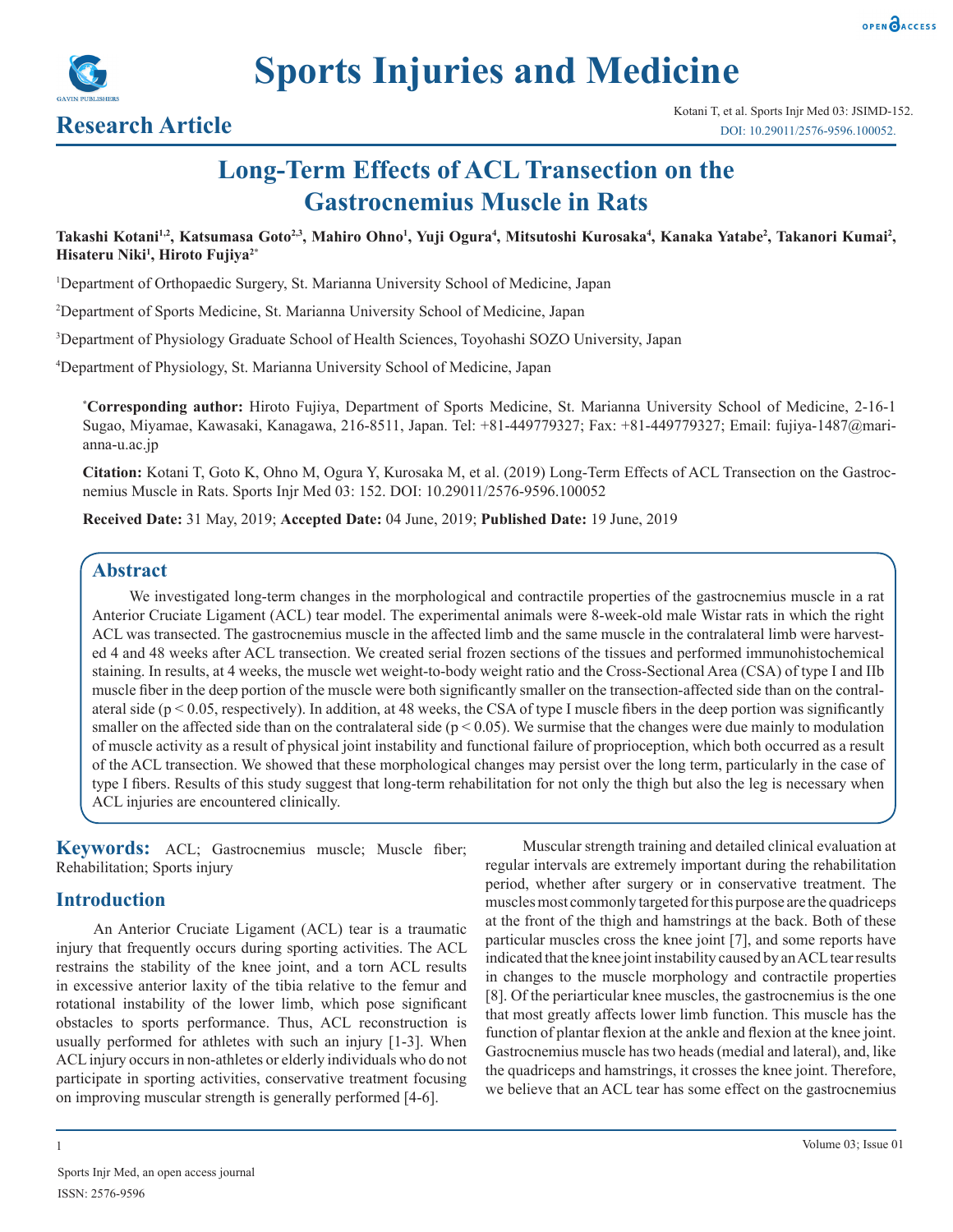[8]. However, basic myophysiological research focusing on the gastrocnemius muscle after ACL injury appears to be lacking.

On the other hand, clinically, the observation period after ACL reconstruction usually lasts a few years [9,10]. However, when the injury is managed conservatively, the knee joint instability can persist indefinitely, so we believe that extended follow-up at intervals of a few decades is important. There have been a few previous studies on this matter [5,11,12], but the effects of an ACL tear throughout the patient's lifetime remain largely unknown.

The purpose of this study was to investigate the morphological and contractile changes (wet weight, cross sectional area and fiber type composition) of gastrocnemius muscle in rats at 4 weeks and 48 weeks after ACL transection. We hypothesized that an ACL transection results in changes in the morphological and contractile properties of the gastrocnemius muscle and that these changes persist over a very long time.

# **Methods**

# **Animals and Grouping**

The study was performed in accordance with the St. Marianna University School of Medicine Animal Experiment Guidelines and was approved by the St. Marianna University School of Medicine Laboratory Animal Experiment Committee (Approval number: 1502019).

Twelve 8-week-old male Wistar rats were used for the study. All were kept in a breeding room under a 12-hour/12-hour light/ dark cycle at a constant room temperature  $(24 \pm 1^{\circ}C)$  and humidity  $(55 \pm 10\%)$  and were allowed free access to food and water.

All were subjected to two surgical procedures: transection of the right ACL and a sham operation on the left hind limb. Gastrocnemius muscles were assigned as ACL-transected (A)  $(n=12)$  and contralateral Control  $(C)$   $(n=12)$  groups, respectively.

# **Surgical Procedures and Muscle Harvest and Preparation**

To simulate an ACL tear, each rat's right hind limb ACL was transected. The rats were placed under deep general anesthesia induced with isoflurane (Forane®, Abbott Japan, Tokyo). The skin covering the anteromedial region of the right hind limb knee joint was incised longitudinally, and the patella was inverted laterally, exposing the joint. With the knee in deep flexion and use of a scalpel, ACL transection was performed under direct vision. Anterior instability of the tibia and rotational instability of the femur were confirmed manually, and the joint capsule and skin were then sutured. A sham operation performed on the left hind limb. With the rats still under deep anesthesia, the left hind knee joint was exposed as described above, and the joint capsule and skin were sutured without ACL transection having been performed.

The right and left gastrocnemius muscles were harvested from six rats at 4 weeks and from the remaining six rats at 48 weeks. Muscle wet weight was measured at the time of harvest and recorded as the muscle wet weight-to-body weight ratio. The tissues were then rapidly frozen in liquid nitrogen and stored at −80° C.

# **Immunohistochemical Analysis**

Specimens obtained at both 4 weeks and 48 weeks were subjected to immunohistochemical analysis. The belly of the medial head of the frozen gastrocnemius muscle was cut serially into 12-μm thick horizontal sections with a cryostat (CM 1900, Leica, Wetzlar, Germany).

Immunostaining was performed as follows: The frozen sections were warmed at 36° C for 30 minutes, washed in Phosphate Buffered Saline (PBS), and then covered and soaked in blocking buffer (Blocking One Histo, Nacalai Tesque, Kyoto, Japan). The specimens were left to stand at room temperature for 5 minutes, the blocking buffer was removed, and the specimens were washed twice for 2 minutes with PBS. The following primary antibodies were added to a blocking buffer that was diluted 20-fold with PBS + 0.1% Tween 20 (PBST), and the tissue sections were reacted for 1 day at 4° C with anti-type I myosin heavy chain (MyHC) isoform (MyHCI, 1:100, BA-F8; Developmental Studies Hybridoma Bank [DSHB], Iowa City, Iowa, USA); anti-type IIa MyHC isoform (MyHCIIa, 1:100, SC-71, DSHB); anti-type IIb MyHC isoform (MyHCIIb, 1:100, BF-F3, DSHB); and anti-laminin (Z0097; diluted 1: 500; Dako Cytomation, Glostrup, Denmark).

The sections were then washed with PBS and soaked in the following secondary antibodies: Alexa Flour 488-labeled goat anti-mouse IgG2b (1:1000, Invitrogen, Carlsbad, California, USA); Alexa Flour 568-labeled goat anti-mouse IgM (1:1000, Invitrogen); Alexa Fluor 350-labeled goat anti-mouse IgG1 (1:200, Invitrogen); and Alexa Flour 488 F (ab') 2 fragment of goat antirabbit IgG (H+L) (1:2000, Invitrogen). The sections were reacted for 1 hour in a dark room at room temperature, then washed in PBS, and covered with glass cover slips and cryopreserved.

Histochemical analysis of the stained specimens was performed under an optical microscope (KEYENCE Japan, Osaka, Japan). Superficial and deep portions of the gastrocnemius were extracted randomly from one of two visual fields, as described by Armstrong and Phelps [13]. Using Image J (Ver.1.51, Wayne Rasband, National Institutes of Health, USA) for analysis, we counted 300 to 400 muscle fibers per visual field, then classified the muscle fibers by type (Type I, IIa, IIx, or IIb) (Figure 1) in the superficial and deep portions and recorded the percentage of each type. The muscle fiber Cross-Sectional Area (CSA) was also measured for each muscle fiber type [8,14].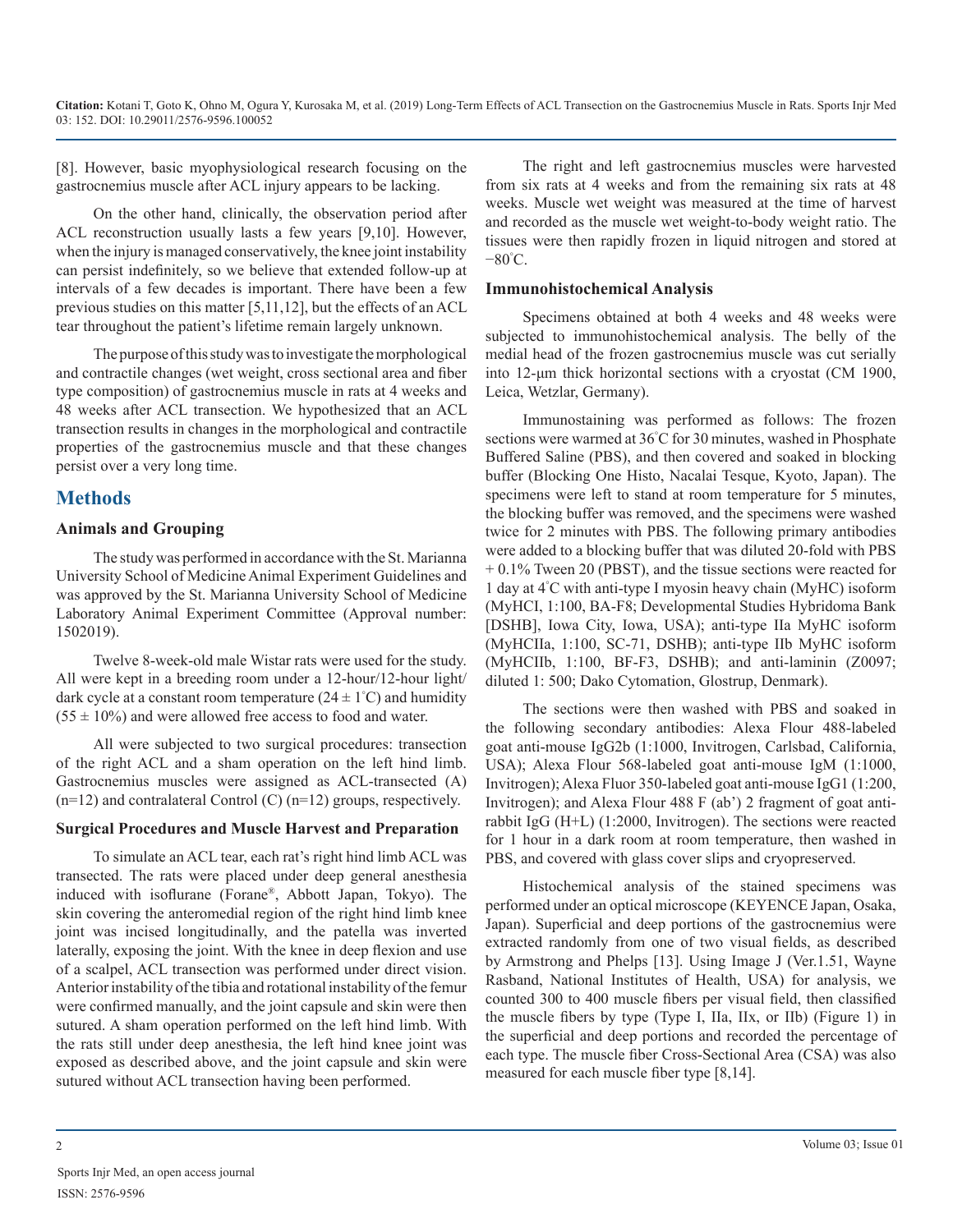

Figure 1: Classification of muscle fiber types.

Muscle fiber type (Type I, IIa, IIx, and IIb) was classified by a standard immunohistochemical staining with anti-myosin heavy chain monoclonal antibodies.

#### **Statistical Analysis**

Data are expressed as mean  $\pm$  SEM values. Differences in measured variables were subjected to two-way (treatment  $\times$ time) Analysis Of Variance (ANOVA), followed by Tukey's HSD test. Especially, it was used particularly to evaluate the effects of treatment in relation to time. All statistical analyses were performed with SPSS Statistics ver. 21.0J (IBM Japan, Tokyo, Japan), and p values < 0.05 were considered significant.

# **Results**

#### **Wet Weight-To-Body Weight Ratio**

Transection of the ACL was found to have a significant main effect of treatment on the gastrocnemius muscle, and there was an interaction between treatment and time. As shown in Figure 2, 4 weeks after the operative procedures, the gastrocnemius wet weight-to-body weight ratio was significantly smaller on the transection-affected side (A group) than on the contralateral side (C group) ( $p < 0.05$ ). At 48 weeks, however, the ratio did not differ significantly between A and C groups.



**Figure 2:** Muscle wet weight to body weight ratio of the gastrocnemius muscle.

4 Weeks: 4 weeks after ACL transection; 48 Weeks: 48 weeks after ACL transection. Right and left limbs of rats were assigned as ACL-transected (A group) and contralateral control (C group), respectively. Values are means  $\pm$  SEM. n=6 in each group. a: a significant main effect of treatment. c: a significant interaction (treatment x time). \* p<0.05.

#### **Muscle Fiber Type Classification**

Percentages of the type I, IIa, IIx, and IIb muscle fibers in the superficial portion and deep portion of the harvested gastrocnemius muscles are shown in Figures 3 and 4, respectively. In the superficial portion, there was significant main effect of treatment in type IIx muscle fiber. In the deep portion, however, no significant differences were observed.



**Figure 3:** Relative distribution of muscle fiber type in superficial portion of the gastrocnemius muscle.

4 Weeks: 4 weeks after ACL transection; 48 Weeks: 48 weeks after ACL transection. Right and left limbs of rats were assigned as ACL-transected (A group) and contralateral control (C group), respectively. Unit: %. Values are means  $\pm$  SEM. n=6 in each group. a: a significant main effect of treatment.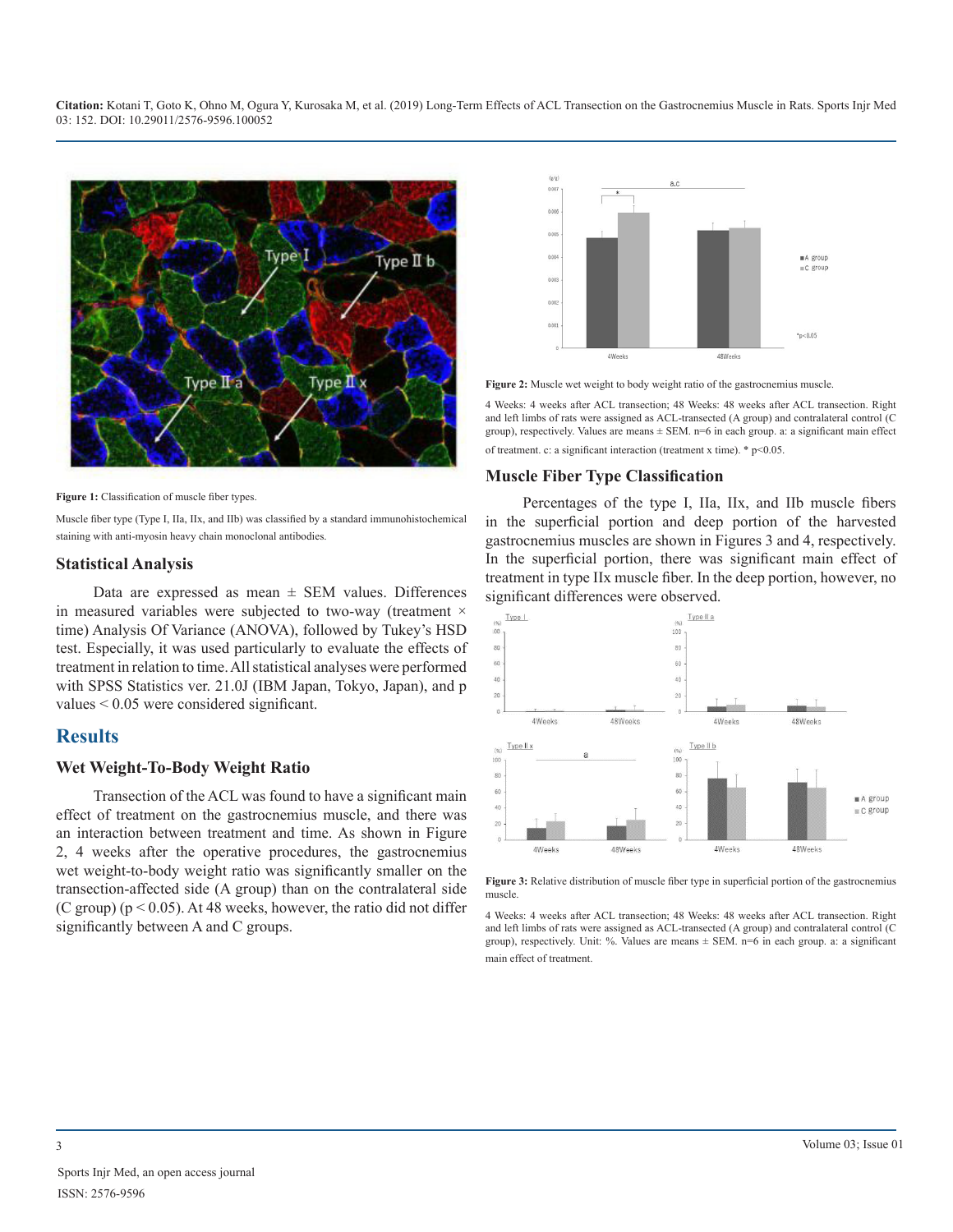

**Figure 4:** Relative distribution of muscle fiber type in deep portion of the gastrocnemius muscle.

4 Weeks: 4 weeks after ACL transection; 48 Weeks: 48 weeks after ACL transection. Right and left limbs of rats were assigned as ACL-transected (A group) and contralateral control (C group), respectively. Unit: %. Values are means ± SEM. n=6 in each group.

#### **Muscle Fiber CSA**

CSAs of the type I, IIa, IIx, and IIb muscle fibers in the superficial portion and deep portion of the harvested gastrocnemius muscles are shown in Figures 5 and 6, respectively. In the superficial portion, CSAs of the 4 types of muscle fiber did not differ significantly between A and C groups at 4 weeks or at 48 weeks. In the deep portion, however, significant main effects of both treatment and time in type I and interaction between treatment and time in type IIb were observed. Four weeks after ACL transection, CSA of A group was significantly smaller than that of C group in type I and type IIb ( $p < 0.05$ , respectively). At 48 weeks, in addition, the CSA of type I differed significantly between limbs, with that of the transection-affected side (A group) being smaller than that of the contralateral side (C group) ( $p < 0.05$ ).



**Figure 5.** Fiber Cross-Sectional Area (CSA) in each muscle fiber type in superficial portion of the gastrocnemius muscle.

4 Weeks: 4 weeks after ACL transection; 48 Weeks: 48 weeks after ACL transection. Right and left limbs of rats were assigned as ACL-transected (A group) and contralateral control (C group), respectively. Unit:  $\mu$ m<sup>2</sup>. Values are means  $\pm$  SEM. n=6 in each group.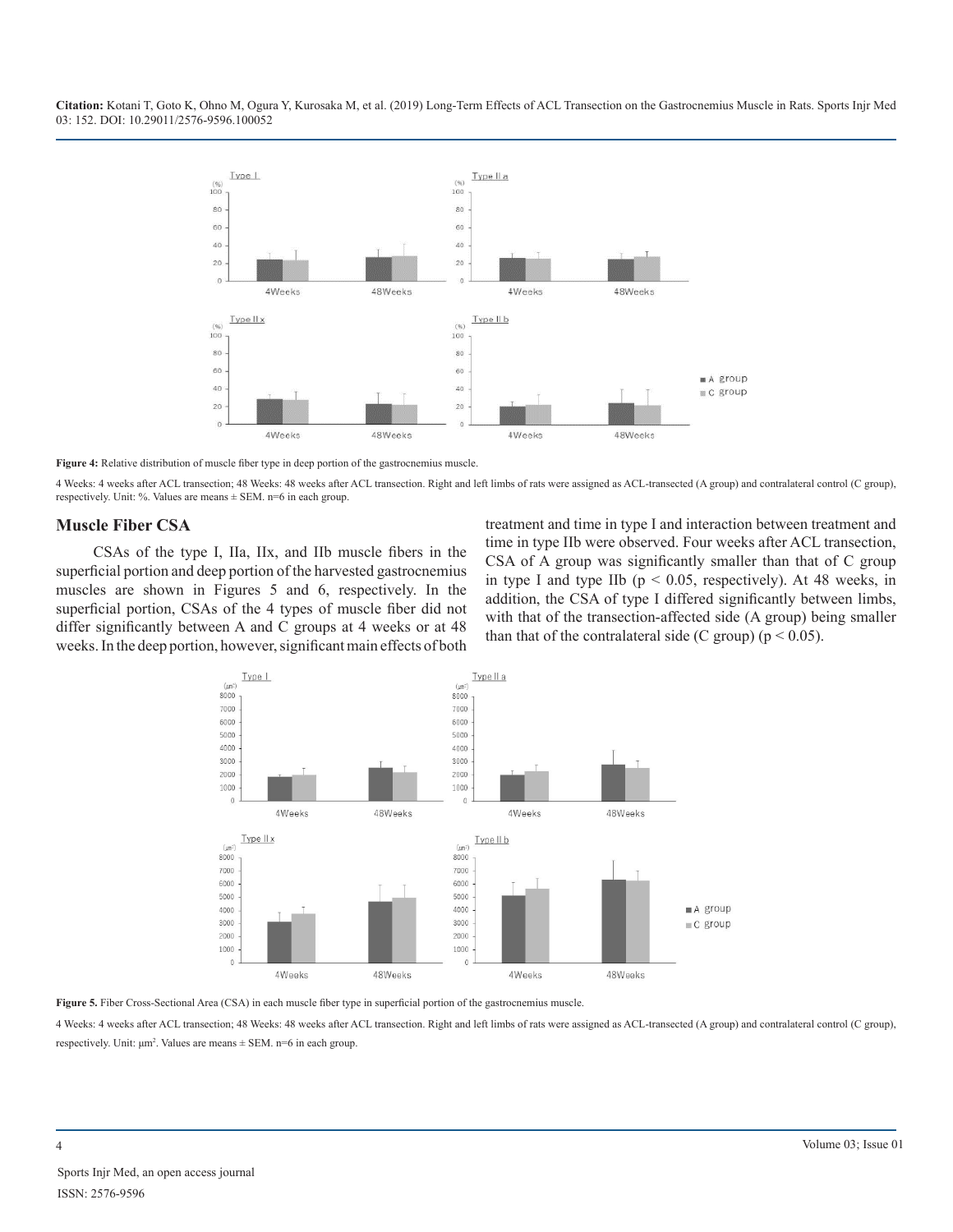

**Figure 6:** Fiber Cross-Sectional Area (CSA) in each muscle fiber type in deep portion of the gastrocnemius muscle.

4 Weeks: 4 weeks after ACL transection; 48 Weeks: 48 weeks after ACL transection. Right and left limbs of rats were assigned as ACL-transected (A group) and contralateral control (C group), respectively. Unit: μm<sup>2</sup>. Values are means ± SEM. n=6 in each group. a: a significant main effect of treatment. b: a significant main effect of time. c: a significant interaction (treatment x time). \* p<0.05.

# **Discussion**

Most reported studies of the periarticular knee muscles after ACL injury have been clinical studies of muscle strength subsequent to ACL reconstruction [3,15,16]; very few have entailed basic physiological research. Ohno et al., however, used a rat ACL injury model for investigation of long-term changes in the morphology and contractile properties of the quadriceps (rectus femoris) and hamstring (semimembranosus) muscles [8]. They found a decrease in the CSA of the rectus femoris muscle fibers on the side of ACL transection and conversion of fast-twitch to slow-twitch fibers in the contralateral rectus femoris muscle. These changes also occurred, though less dramatically, in the semimembranosus muscles, and major discrepancies in physiological changes were seen, due to anatomical differences within the same periarticular knee muscle.

To the best of our knowledge, the study we describe herein is the first detailed analysis of changes that occur in the lower limb muscles rather than in the thigh after ACL transection. In clinically, it is well understood that severe atrophy of the triceps surae muscle group included the gastrocnemius muscle occurs during cast immobilization after lower limb trauma. The atrophy is commonly encountered in clinical settings, and early recovery is frequently challenging [17]. Thus, we investigated both shortand long-term changes (at 4 weeks and 48 weeks, respectively), in the morphology and contractile properties of the gastrocnemius muscle after ACL transection.

### **Effect of ACL Transection for Gastrocnemius Muscle**

The greatest ACL transection-induced change in the gastrocnemius muscle was observed at 4 weeks. At this time point, muscle wet weight was significantly lower on the transection side than on the contralateral side, and the CSAs of all types of muscle fiber in the deep portion of the gastrocnemius muscle of the transection-affected limb tended to be smaller than CSAs of the same types of fiber of the gastrocnemius muscle of the contralateral limb. The volume of gastrocnemius muscle of the transection-affected limb was clearly lower than that of the contralateral limb.

One of the reasons for the difference in gastrocnemius muscle volume is the instability during internal rotation of the lower limb that results from ACL transection [7]. Generally, skeletal muscle tends to atrophy more during relaxed states than during extended states [18]. In our rat model, excessive internal rotation of the lower limb was followed by relaxation of the medial head of the gastrocnemius muscle, and it is supposed that muscle atrophy occurred in this state. We also suspect that the ACL transection itself would typically decrease the animal's activity. Thus, muscle atrophy due to both a relaxed state and disuse probably occurred.

Furthermore, the transaction would have had one or more neurological effects, such as proprioception failure [19,20]. The ACL mechanoreceptor functions as a tension sensor and acts to protect the knee joint by modulating the tone of the periarticular knee muscles via the γ-muscle spindle system. The factors are the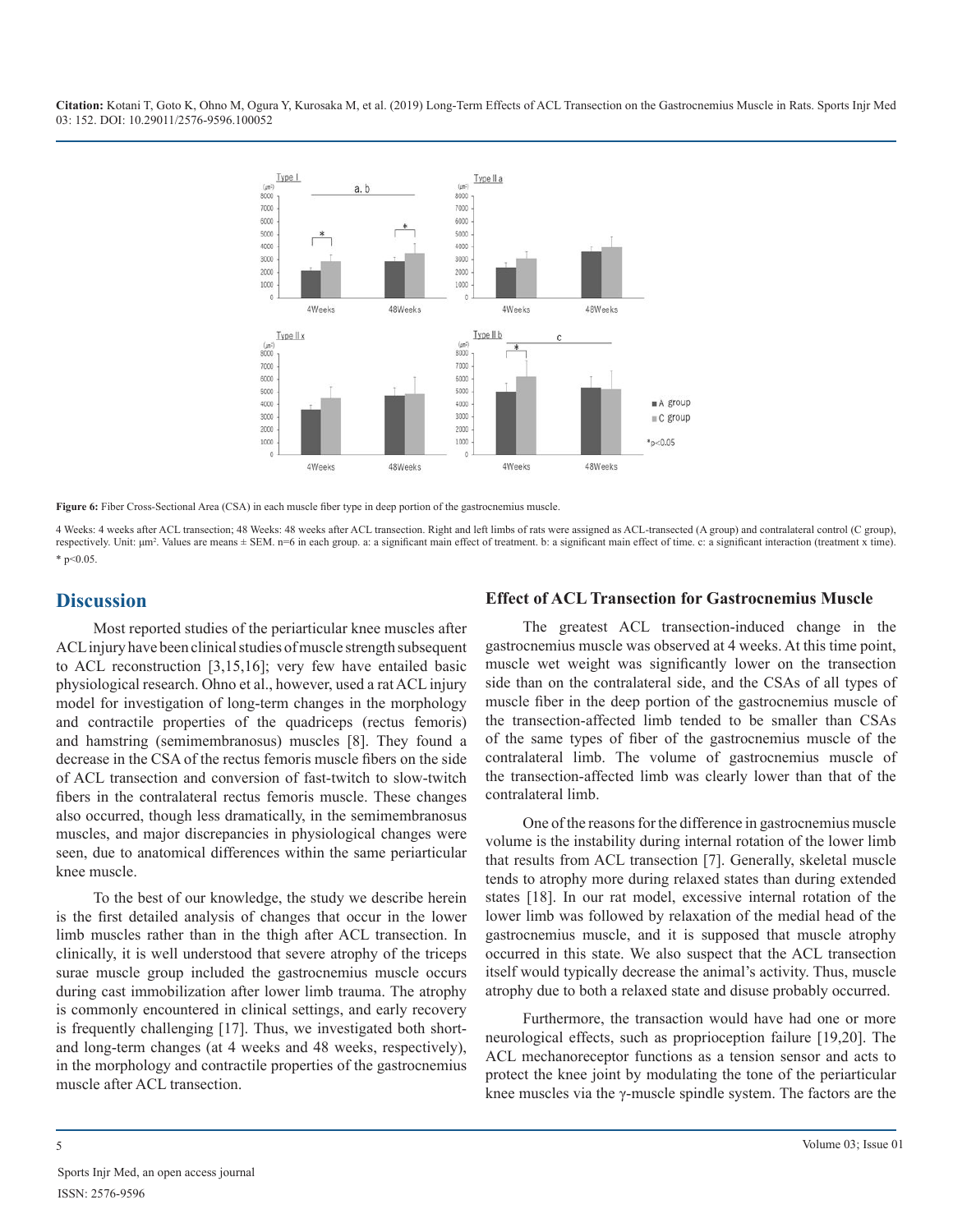original muscle tone and these reflexes [21]. Interruption of the afferent reflex pathway in this nervous system causes gastrocnemius muscle atrophy, and the muscle activity may thereby decrease [22,23].

These changes have been commonly observed in the deep portion of the gastrocnemius muscle. According to Armstrong and Phelps, rat skeletal muscle consists of a high percentage of slowtwitch muscle fibers in the deep portion, close to the skeleton, and a high percentage of fast-twitch muscle fibers in the superficial portion [13]. Accordingly, it appears that the effects of ACL transection are greatly reflected in the slow-twitch muscle fibers, which function as postural muscles.

Generally, of the various types of skeletal muscle fiber, type I fibers are slow-twitch fibers, type IIb are fast-twitch fibers, and types IIa and IIx are intermediate fibers with characteristics somewhere between type I and type IIb fibers [14,24,25]. Fibers can convert from one type to another, with various possible factors responsible for such conversion [26].

However, despite the fact that some changes were observed only in our rats' type IIx muscle fibers, no major change in fiber type, such as conversion to either slow-twitch or fast-twitch fibers, or in contractile properties was observed at either 4 or 48 weeks. This means that there were virtually no qualitative ACL transectionrelated changes (in contraction characteristics, such as contraction speed and resistance to fatigue) in the lower limb gastrocnemius muscle, despite interrupted proprioception and joint instability.

# **Long-Term Changes in Gastrocnemius Muscle**

We evaluated the long-term effects of the ACL injury, i.e. when almost 1 year had passed after transection. As noted above, very few animal experiments have entailed long-term observation of the effect of ligament injury on periarticular knee muscles. Typically, Wistar rats live 48 to 72 weeks [27]**,** and 48 weeks of age in rats corresponds to  $\geq 60$  years of age in humans. Naturally, a simple cross-species comparison is not possible, but we guess that the effects of an ACL tear may persist for the remainder of a patient's life. We attempted to identify overall trends in gastrocnemius response over the long-term and found that the wet weight-to-body weight ratio of gastrocnemius muscle obtained from the ACLtransected limb at 4 weeks was significantly lower than that of the gastrocnemius muscle obtained from the contralateral limb at 4 weeks but that the ratios did not differ significantly at 48 weeks. In addition, the significant between-limb CSA-based differences in the deep portion type IIb fibers observed at 4 weeks were not observed at 48 weeks.

The reason for these time-related changes is unknown. With the overall increase in gastrocnemius wet weight-to-body weight ratio and fiber CSAs on the transection-affected hind limb, the difference between muscles on the two hind limbs decreased.

Konishi, et al. reported that quadriceps muscle strength decreased on the side contralateral to a unilateral ACL injury in 13 patients (mean follow-up period of 9.3 months after injury) [28]. This might have been due to decreased muscle contraction power on the contralateral side as a result of γ-loop neurophysiological modulation due to the ACL tear. Results of our study suggest that an ACL tear affects the contralateral gastrocnemius muscle as well as the ipsilateral gastrocnemius muscle. The body might also constantly attempt to equalize lower limb balance following knee instability or neurological proprioception failure resulting from the ACL injury. Basic other researches are needed in the future.

Aside from the global changes, the CSA of the type I fiber in the deep portion of the gastrocnemius muscle on the affected side was significantly smaller than that on the contralateral side at both 4 weeks and 48 weeks, once again indicative of a somewhat significant persistence of the effects of the ACL injury. It is possible that our observations might be changed by the follow-up period to last longer than 48 weeks. Some of the effects of ACL transection showed to persist over the long term and those appeared most notably in postural muscles [8,29,30].

During this study, we observed rats over 48 months. This is a long period of time, almost equal to their entire lifespan. Some of the physiological disproportion in both lower limbs due to ACL transection persisted, suggesting that, in both legs, the muscle was not fully restored to its former state after 48 weeks. We predict that the course in humans is similar and that good management is clinically indispensable. One of the most common forms of muscle strength training for the gastrocnemius muscle is the "heel raise" exercise [17]. Accordingly, conservative treatment of an ACL tear entails short sessions of high load-bearing exercise during gastrocnemius muscle strength training on the affected side, and we believe it is especially important to reinforce the slow-twitch muscle fibers. We also expect that correction of the disproportionate muscle state in both lower limbs and good equilibrium are qualitatively and quantitatively important for patients to be able to return to sporting activities.

# **Study Limitations**

The study was limited in that we examined only the medial head of the gastrocnemius muscle. In addition, we did not assess strength of the gastrocnemius as it pertains to function of the muscle. Further studies are necessary in the future to address these limitations.

# **Perspective**

This animal study provided evidence that the leg muscles, rather than just the thigh muscles, should be a focus of rehabilitation during conservative treatment of an ACL tear. It is of note that the injury-related changes can be expected to persist over a very